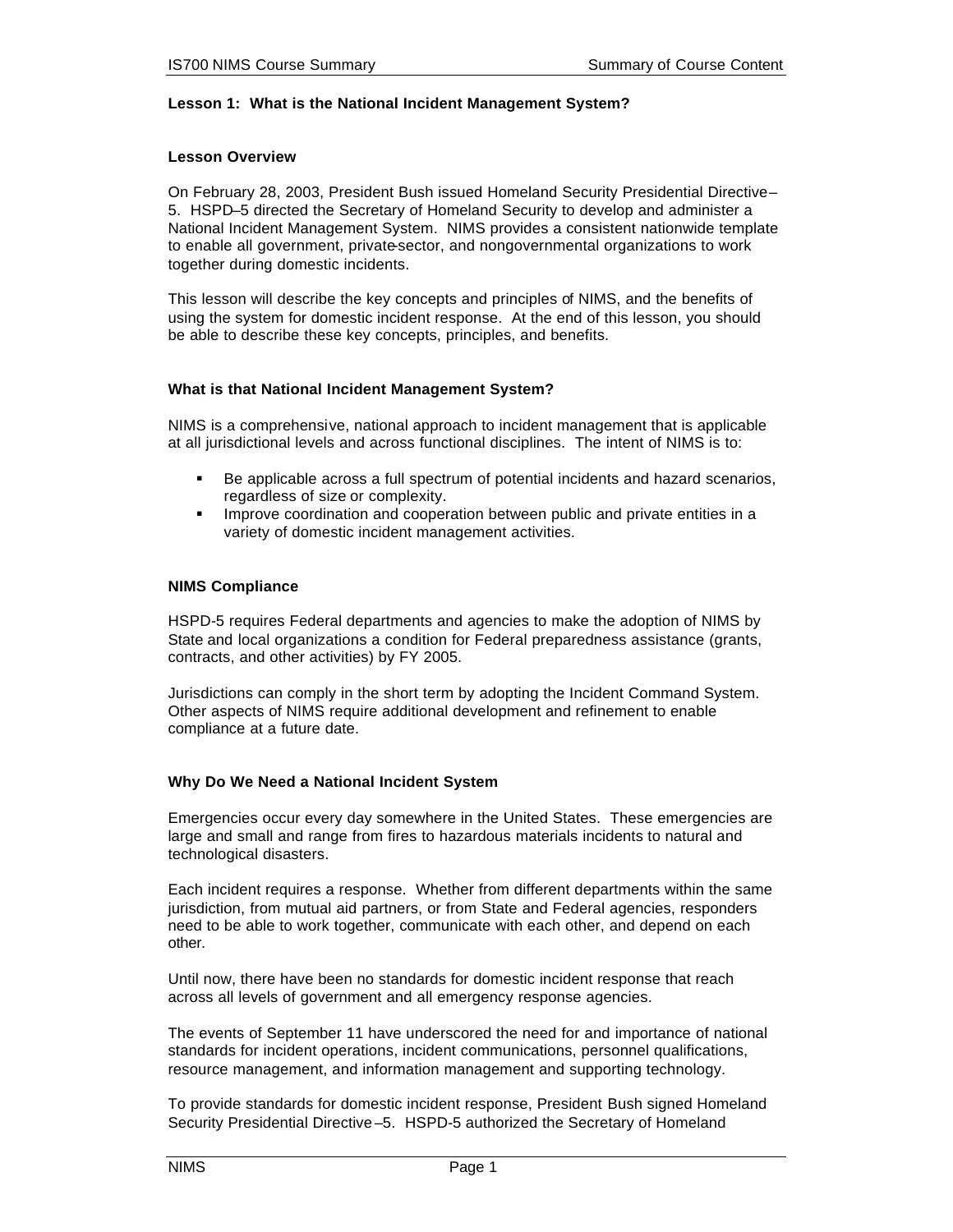Security to develop the National Incident Management System, or NIMS. NIMS provides for interoperability and compatability among all responders.

## **NIMS Concepts and Principles**

NIMS provides a framework for interoperability and compatibility by balancing flexibility and standardization.

- **NIMS** provides a flexible framework that facilitates government and private entities at all levels working together to manage domestic incidents. This flexibility applies to all phases of incident management, regardless of cause, size, location, or complexity.
- ß NIMS provides a set of **standardized** organizational structures, as well as requirements for processes, procedures, and systems designed to improve interoperability.

## **NIMS Components**

NIMS is comprised of several components that work together as a system to provide a national framework for preparing for, preventing, responding to, and recovering from domestic incidents. These components include:

- Command and management.
- **•** Preparedness.
- Resource management.
- **Communications and information management.**
- **Supporting technologies.**
- Ongoing management and maintenance.

Although these systems are evolving, much is in place now.

### **Command and Management**

NIMS standard incident management structures are based on three key organizational systems:

- **The Incident Command System (ICS), which defines the operating** characteristics, management components, and structure of incident management organizations throughout the life cycle of an incident
- **Multiagency Coordination Systems, which define the operating characteristics,** management components, and organizational structure of supporting entities
- **Public Information Systems,** which include the processes, procedures, and systems for communicating timely and accurate information to the public during emergency situations

### **Preparedness**

Effective incident management begins with a host of preparedness activities. These activities are conducted on a "steady-state" basis, well in advance of any potential incident. Preparedness involves a combination of:

- **Planning, training, and exercises.**
- ß Personnel qualification and certification standards.
- ß Equipment acquisition and certification standards.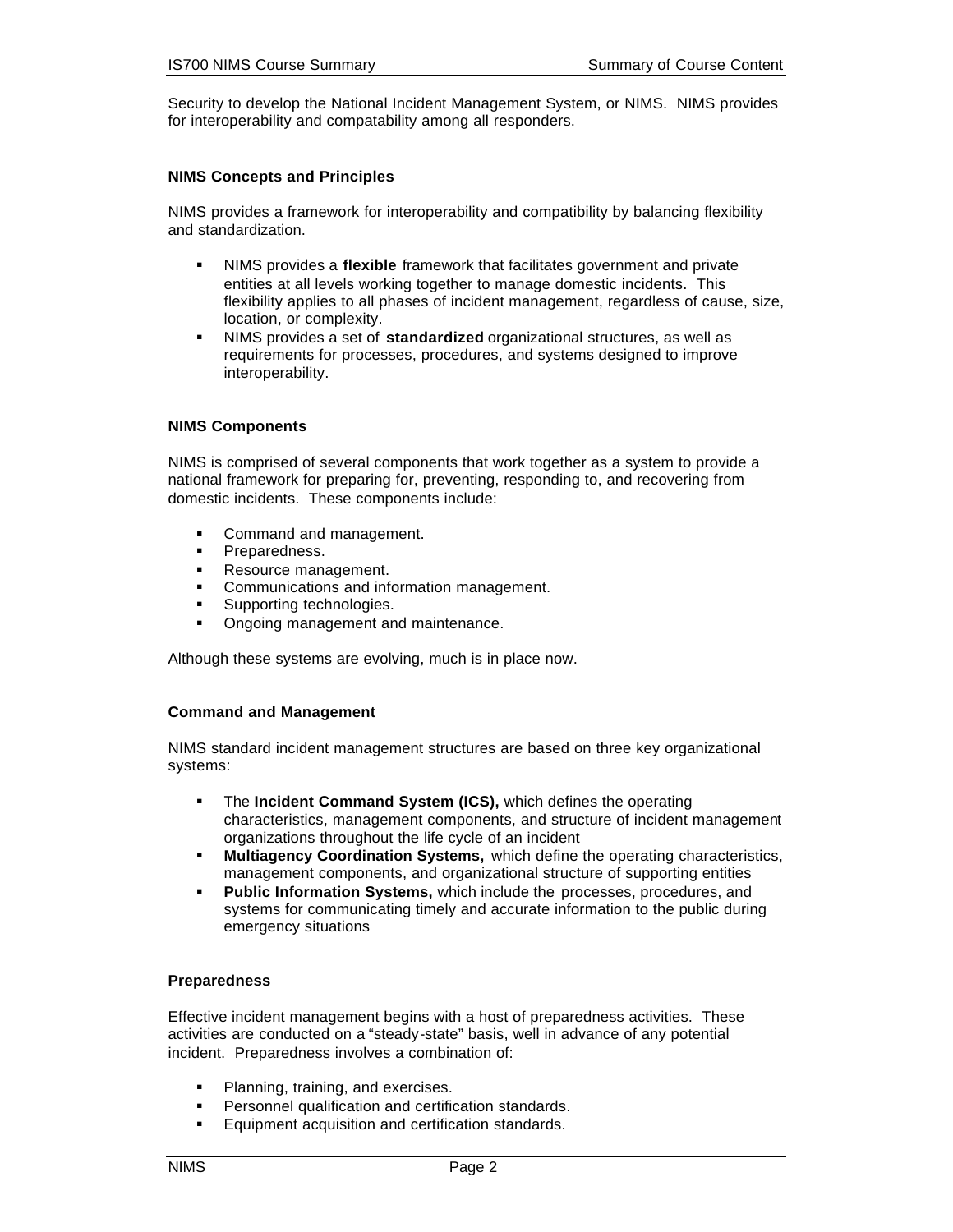- Publication management processes and activities.
- **Mutual aid agreements and Emergency Management Assistance Compacts.**

### **Resource Management**

When fully implemented, NIMS will define standardized mechanisms and establish requirements for describing, inventorying, mobilizing, dispatching, tracking, and recovering resources over the life cycle of an incident.

## **Communications and Information Management**

NIMS identifies the requirements for a standardized framework for communications, information management, and information-sharing support at all levels of incident management.

- **I.** Incident management organizations must ensure that effective, interoperable communications processes, procedures, and systems exist across all agencies and jurisdictions.
- **Information management systems help ensure that information flows efficiently** through a commonly accepted architecture. Effective information management enhances incident management and response by helping to ensure that decisionmaking is better informed.

# **Supporting Technologies**

Technology and technological systems provide supporting capabilities essential to implementing and refining NIMS. Examples include:

- ß Voice and data communication systems.
- **Information management systems, such as recordkeeping and resource tracking.**
- Data display systems.

Supporting technologies also include specialized technologies that facilitate ongoing operations and incident management activities in situations that call for unique technology-based capabilities.

### **Ongoing Management and Maintenance**

DHS established the NIMS Integration Center to provide strategic direction and oversight in support of routine review and continual refinement of both the system and its components over the long term.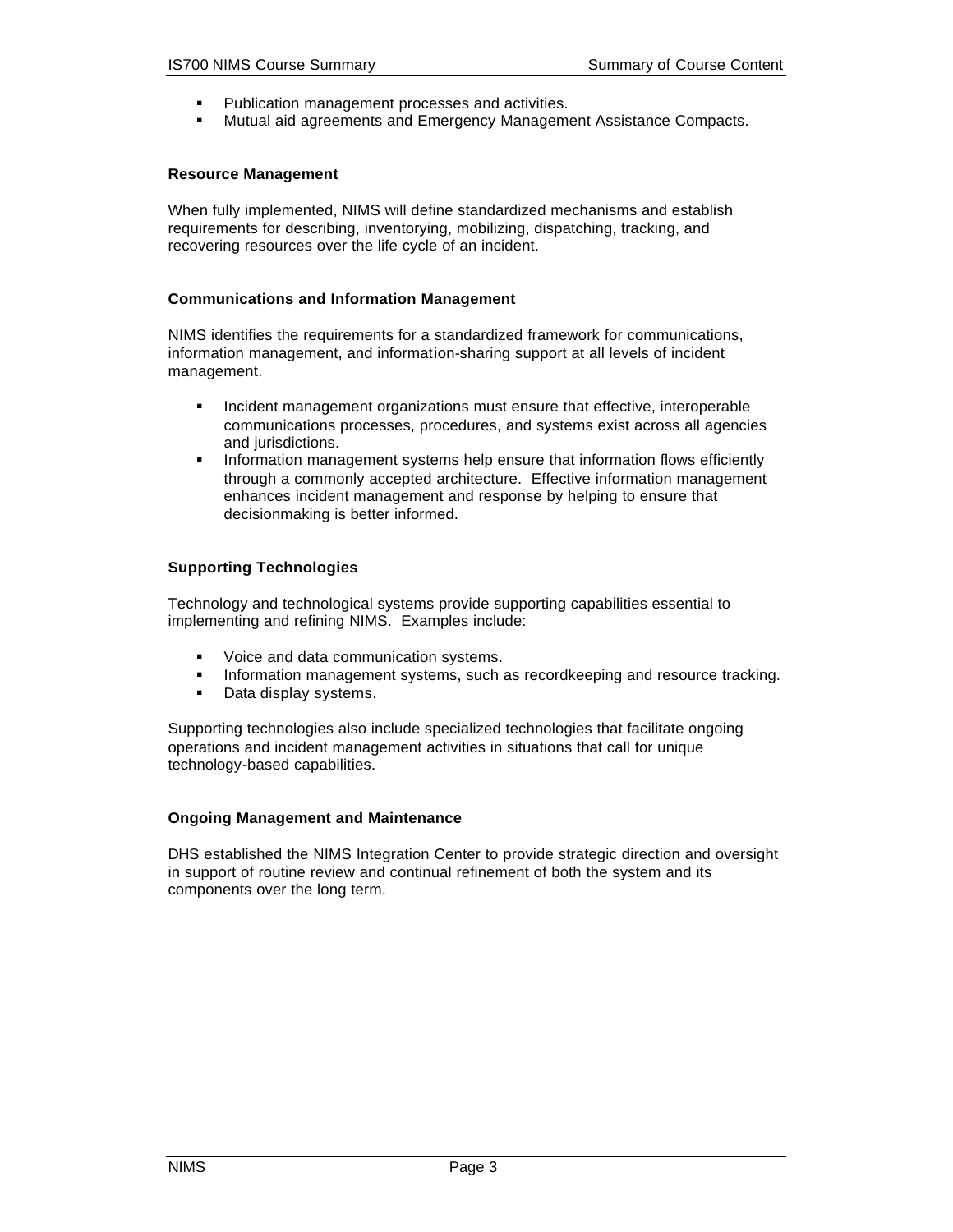## **Lesson 2: Command and Management Under NIMS—Part I**

#### **Lesson Overview**

Analysis of past responses indicates that the most common cause of response failure is poor management. Confusion about who's in charge of what and when, together with unclear lines of authority, have been the greatest contributors to poor response.

The Command and Management Under NIMS—Part 1 lesson introduces you to identify the benefits of using ICS as the model incident management system.

#### **Incident Command and Management**

NIMS employs two levels of incident management structures, depending on the nature of the incident.

- ß The **Incident Command System (ICS)** is a standard, on-scene, all-hazard incident management system. ICS allows users to adopt an integrated organizational structure to match the needs of single or multiple incidents.
- **Multiagency Coordination Systems** are a combination of facilities, equipment, personnel, procedures, and communications integrated into a common framework for coordinating and supporting incident management.

NIMS requires that responses to all domestic incidents utilize a common management structure.

The Incident Command System—or ICS—is a standard, on-scene, all-hazard incident management concept. ICS is a proven system that is used widely for incident management by firefighters, rescuers, emergency medical teams, and hazardous materials teams.

ICS represents organizational "best practices" and has become the standard for incident management across the country.

ICS is interdisciplinary and organizationally flexible to meet the needs of incidents of any kind, size, or level of complexity. Using ICS, personnel from a variety of agencies can meld rapidly into a common management structure.

ICS has been tested for more than 30 years and used for:

- Planned events.
- **Fires, hazardous materials spills, and multicasualty incidents.**<br>• Multiiurisdictional and multiagency disasters, such as earthqua
- ß Multijurisdictional and multiagency disasters, such as earthquakes and winter storms.
- Search and Rescue missions.
- ß Biological outbreaks and disease containment.
- **B** Acts of terrorism.

ICS helps all responders communicate and get what they need when they need it. ICS provides a safe, efficient, and cost-effective recovery strategy.

## **ICS Features**

ICS has several features that make it well suited to managing incidents. These features include: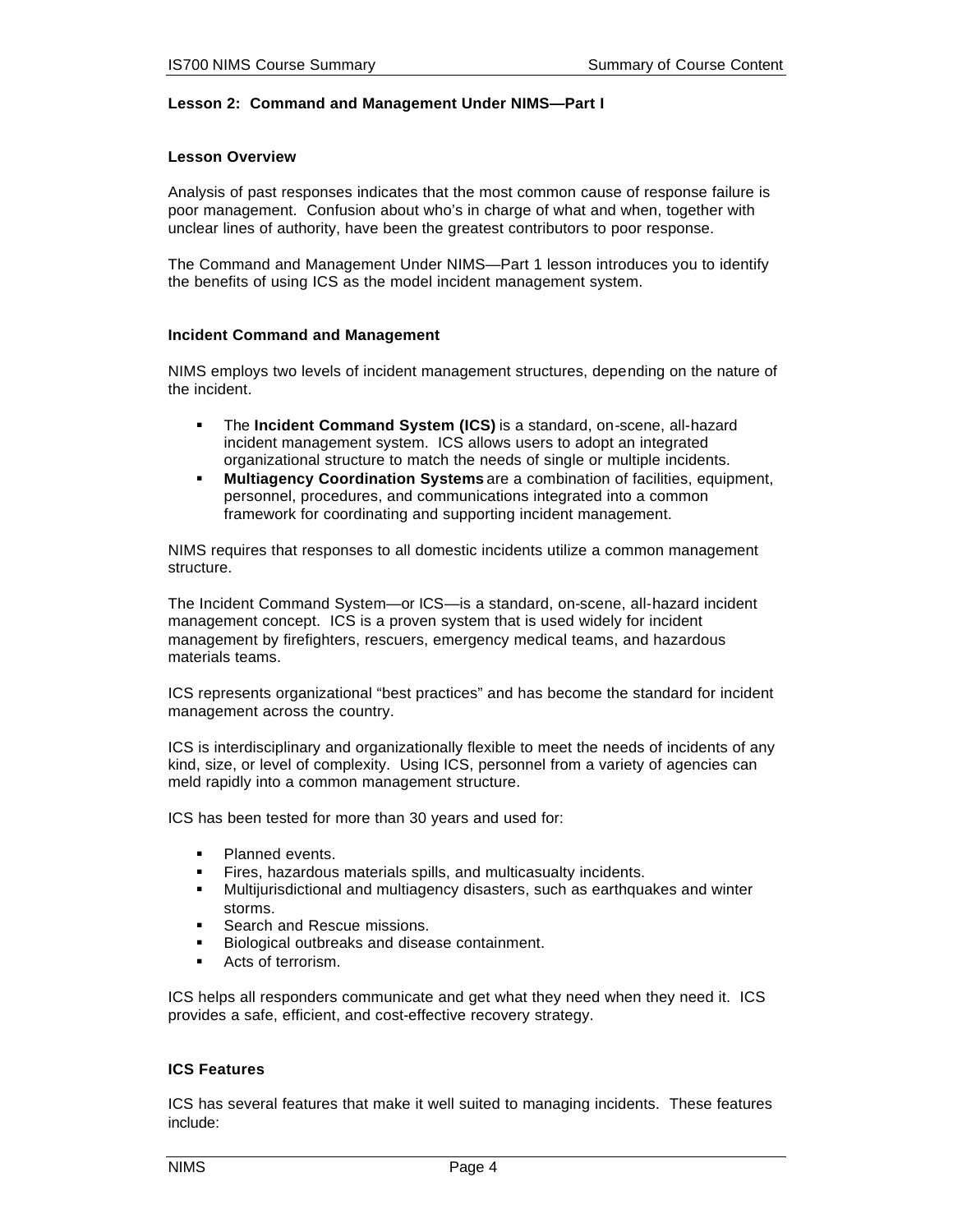- **•** Common terminology.
- **•** Organizational resources.
- Manageable span of control.
- **•** Organizational facilities.
- **Use of position titles.**
- Reliance on an Incident Action Plan.
- **Integrated communications.**
- **•** Accountability.

# **Common Terminology**

The ability to communicate within ICS is absolutely critical. Using standard or common terminology is essential to ensuring efficient, clear communications. ICS requires the use of common terminology, including standard titles for facilities and positions within the organization.

Common terminology also includes the use of "clear text"—that is, communication without the use of agency-specific codes or jargon. **In other words, use plain English.**

**Uncommon Terminology:** "Response Branch, this is HazMat 1. We are 10-24."

**Common Terminology:** "Response Branch, this is HazMat 1. We have completed our assignment."

## **Organizational Resources**

Resources, including all personnel, facilities, and major equipment and supply items used to support incident management activities, are assigned common designations. Resources are "typed" with respect to capability to help avoid confusion and enhance interoperability.

# **Manageable Span of Control**

Maintaining adequate span of control throughout the ICS organization is critical. Effective span of control may vary from three to seven, and a ratio of one supervisor to five reporting elements is recommended.

If the number of reporting elements falls outside of this range, expansion or consolidation of the organization may be necessary. There may be exceptions, usually in lower-risk assignments or where resources work in close proximity to each other.

# **Organizational Facilities**

Common terminology is also used to define incident facilities, help clarify the activities that take place at a specific facility, and identify what members of the organization can be found there. For example, you find the Incident Commander at the Incident Command Post. Incident facilities include:

- The Incident Command Post.
- One or more staging areas.
- $\blacksquare$  A base.
- One or more camps (when needed).
- **A** helibase.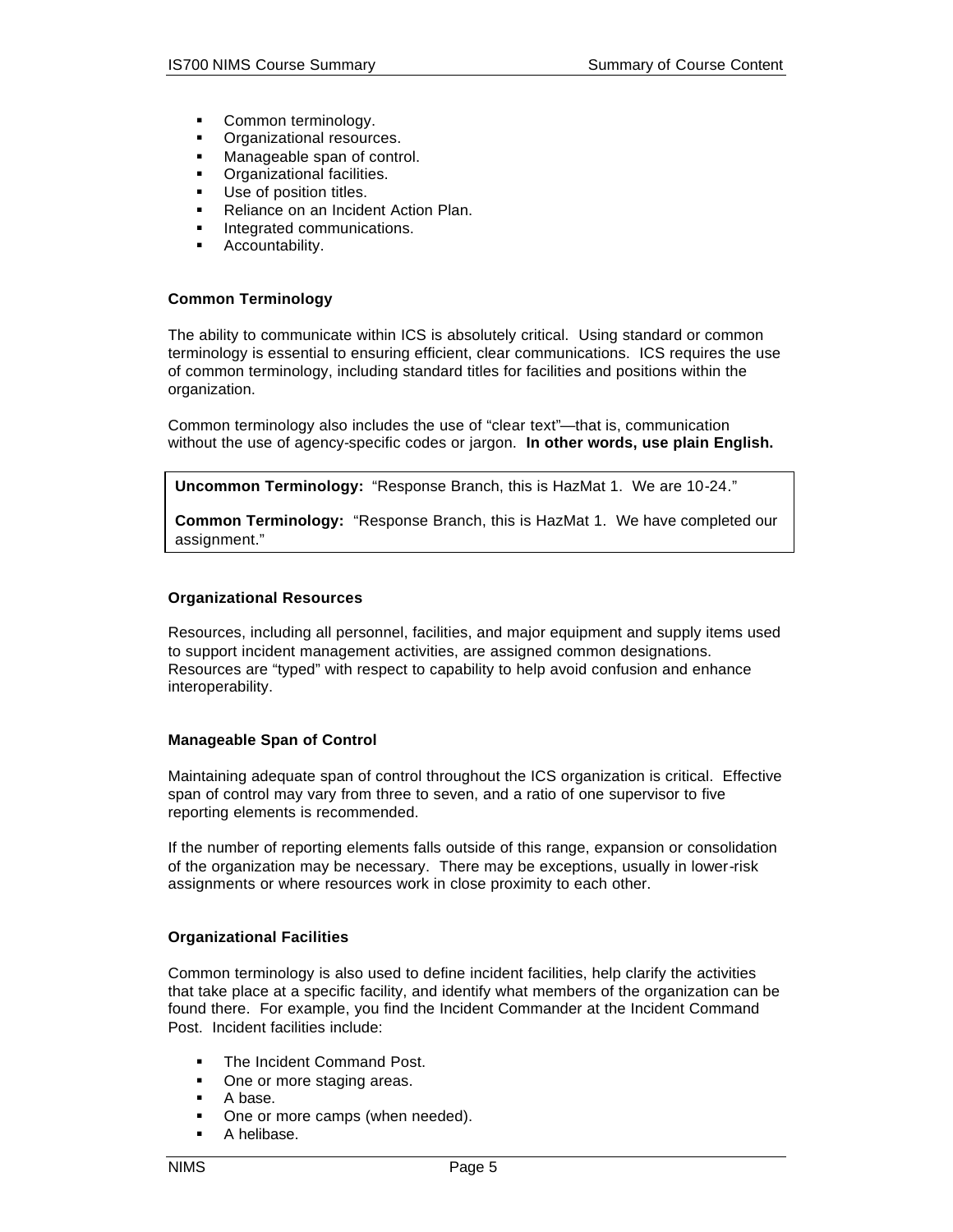One or more helispots.

Incident facilities will be established depending on the kind and complexity of the incident. Only those facilities needed for any given incident may be activated. Some incidents may require facilities not included on the standard list.

# **Use of Position Titles**

ICS positions have distinct titles.

- Only the Incident Commander is called Commander—and there is only one Incident Commander per incident.
- Only the heads of Sections are called Chiefs.

Learning and using standard terminology helps reduce confusion between the day-to-day position occupied by an individual and his or her position at the incident.

| <b>Organizational Level</b>    | <b>Title</b>       |
|--------------------------------|--------------------|
| Incident Command               | Incident Commander |
| <b>Command Staff</b>           | Officer            |
| <b>General Staff (Section)</b> | Chief              |
| <b>Branch</b>                  | <b>Director</b>    |
| Division/Group                 | Supervisor         |
| Unit                           | Leader             |
| Strike Team/Task Force         | Leader             |

The titles for all supervisory levels of the organization are shown in the table below.

# **Reliance on an Incident Action Plan**

Incident Action Plans (IAPs) provide a coherent means to communicate the overall incident objectives in the context of both operational and support activities. IAPs are developed for operational periods that are usually 12 hours long.

IAPs depend on management by objectives to accomplish response tactics. These objectives are communicated throughout the organization and are used to:

- Develop and issue assignments, plans, procedures, and protocols.
- ß Direct efforts to attain the objectives in support of defined strategic objectives.

Results are always documented and fed back into planning for the next operational period.

# **Integrated Communications**

Integrated communications include:

- **F** The "hardware" systems that transfer information.
- ß Planning for the use of all available communications frequencies and resources.
- The procedures and processes for transferring information internally and externally.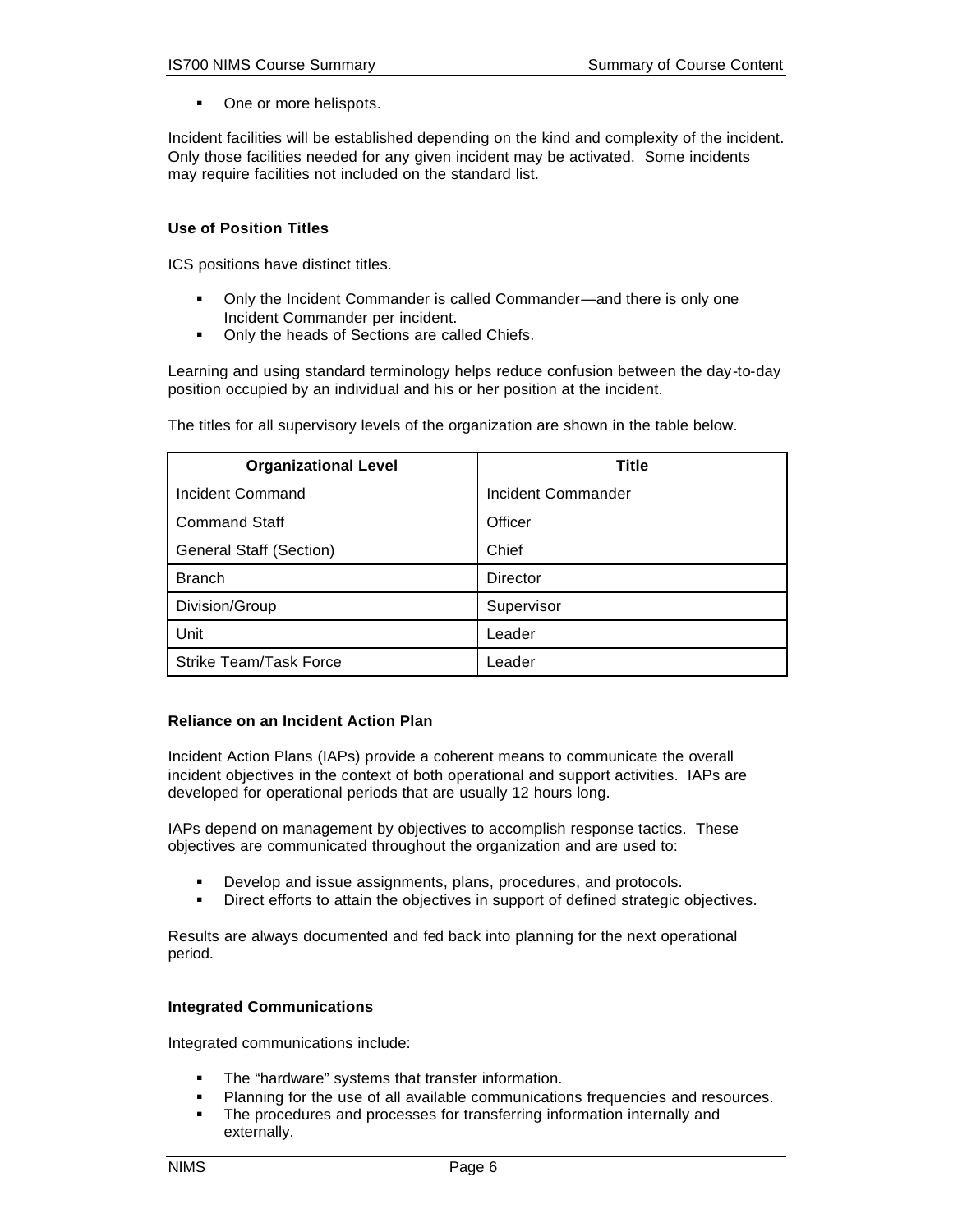Communications needs for large incidents may exceed available radio frequencies. Some incidents may be conducted entirely without radio support. In such situations, other communications resources (e.g., cell phones or secure phone lines) may be the only communications methods used to coordinate communications and to transfer large amounts of data effectively.

# **Accountability**

Effective accountability at all jurisdictional levels and within individual functional areas during an incident is essential. To that end, ICS requires:

- An orderly chain of command—the line of authority within the ranks of the incident organization.
- Check-in for all responders, regardless of agency affiliation.
- **Each individual involved in incident operations to be assigned only one** supervisor (also called "unity of command").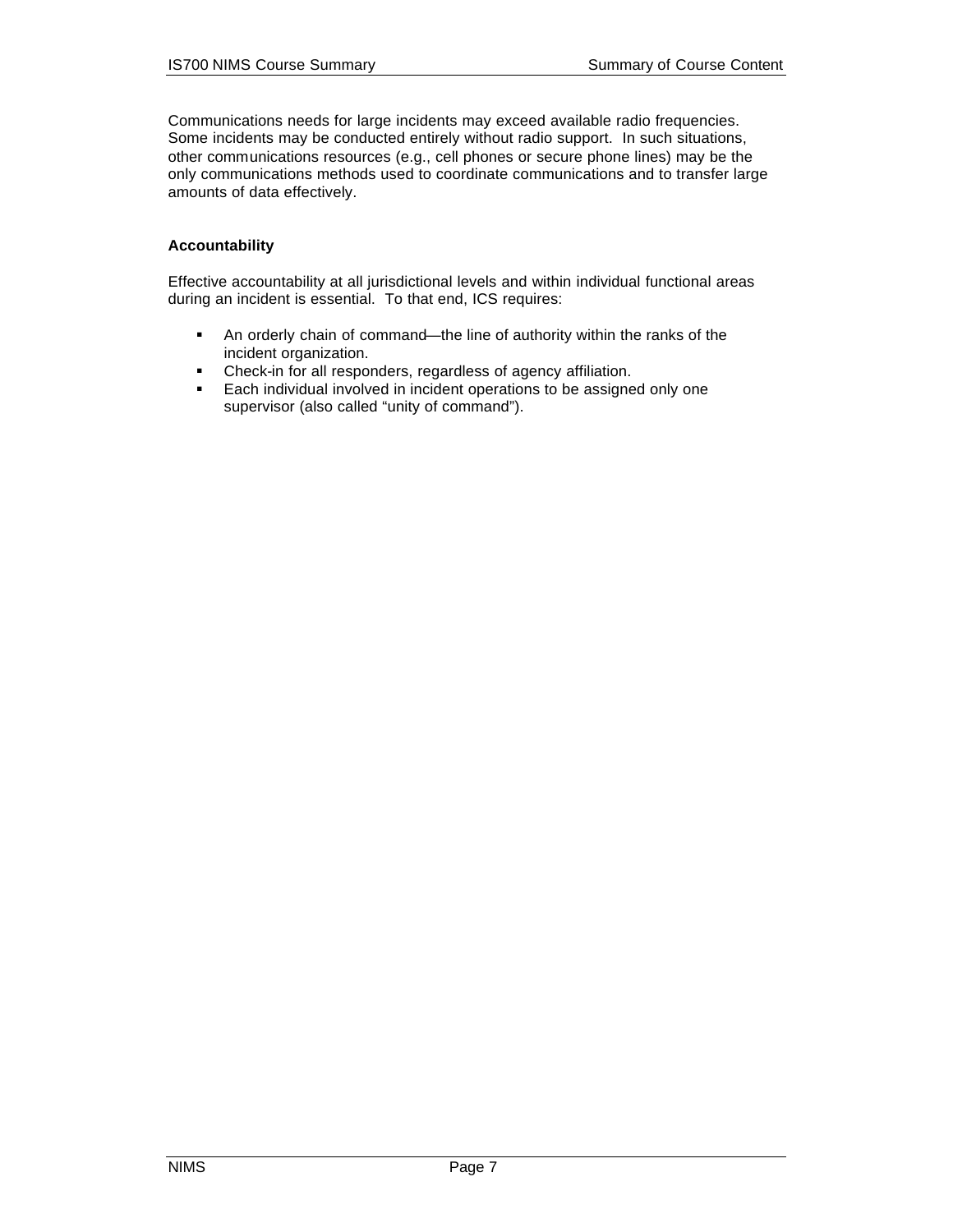## **Lesson 3: Command and Management Under NIMS—Part 2**

### **Lesson Overview**

While ICS has proven itself to be effective for all types of incidents, other levels of coordination may be required to facilitate management of:

- **K** Multiple concurrent incidents.
- **Incidents that are nonsite specific, such as biological terrorist incidents.**
- **Incidents that are geographically dispersed.**
- **Incidents that evolve over time.**

# **Unified and Area Command**

In some situations, NIMS recommends variations in incident management. The two most common variations involve the use of Unified Command and Area Command.



### **What Is Unified Command**

Unified Command is an application of ICS used when:

- There is more than one responding agency with responsibility for the incident.
- ß Incidents cross political jurisdictions.

For example, a Unified Command may be used for:

- **A** hazardous materials spill that contaminates a nearby reservoir. In this incident, the fire department, the water authority, and the local environmental authority may each participate in a Unified Command.
- A flood that devastates multiple communities. In this incident, incident management personnel from key response agencies from each community may participate in a Unified Command.

### **How Does Unified Command Work?**

Under a Unified Command, agencies work together through the designated members of the Unified Command to:

- **Analyze intelligence information.**
- **Establish a common set of objectives and strategies for a single Incident Action** Plan.

Unified Command does not change any of the other features of ICS. It merely allows all agencies with responsibility for the incident to participate in the decisionmaking process.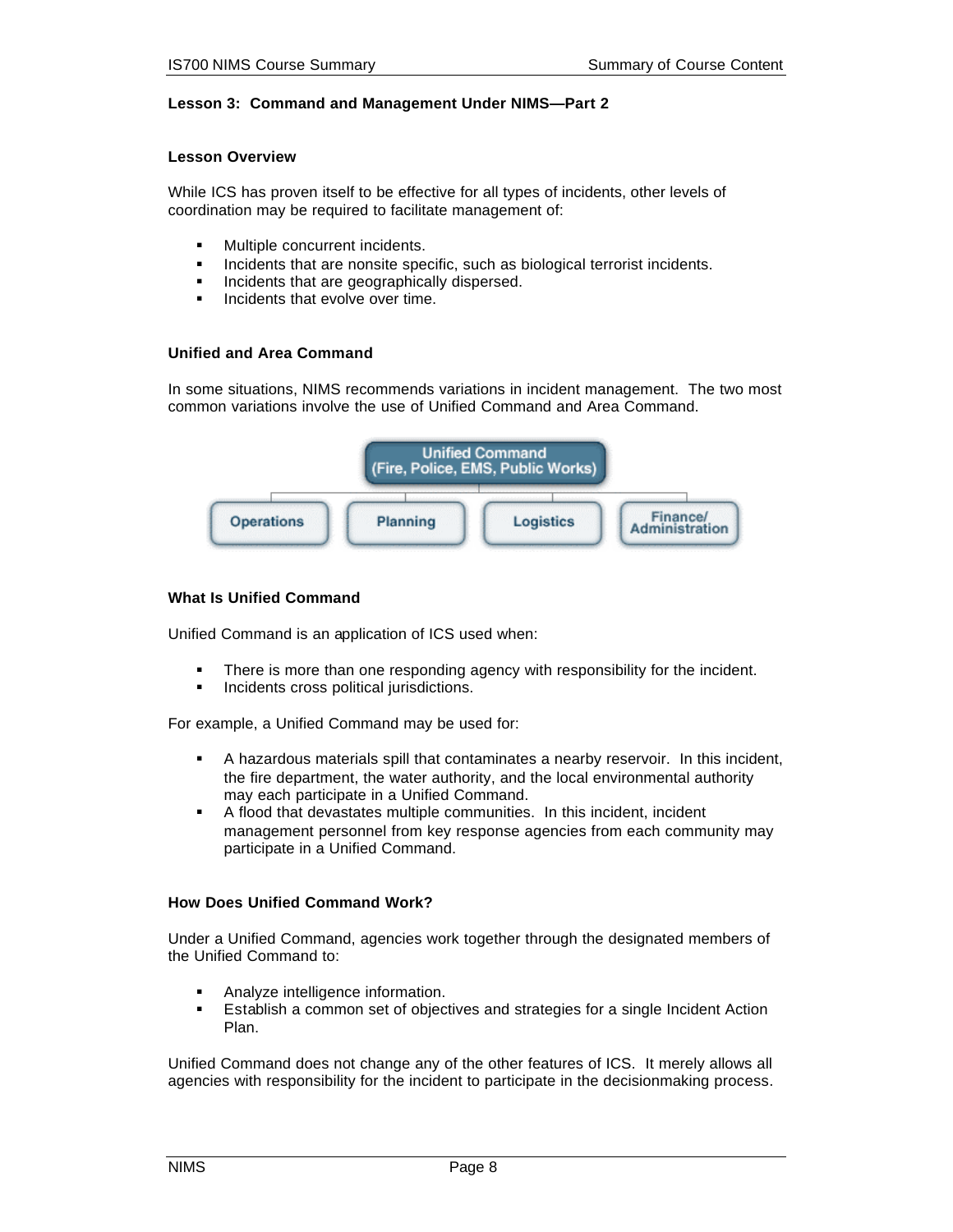# **What Is an Area Command?**

An Area Command is an organization established to:

- Oversee the management of multiple incidents that are each being managed by an ICS organization.
- **•** Oversee the management of large incidents that cross jurisdictional boundaries.

Area Commands are particularly relevant to public health emergencies because these incidents are typically:

- Not site specific.
- Not immediately identifiable.
- **Geographically dispersed and evolve over time.**

These types of incidents call for a coordinated response, with large-scale coordination typically found at a higher jurisdictional level.



### **What Does an Area Command Do?**

The Area Command has the responsibility for:

- **Setting overall strategy and priorities.**
- **Allocating critical resources according to the priorities.**
- **Ensuring that incidents are properly managed.**
- **Ensuring that objectives are met.**
- **Ensuring that strategies are followed.**

An Area Command may become a Unified Area Command when incidents are multijurisdictional or involve multiple agencies.

# **How Is a Area Command Organized?**

An Area Command is organized similarly to an ICS structure but, because operations are conducted on-scene, there is no Operations Section in an Area Command. Other Sections and functions are represented in an Area Command structure.

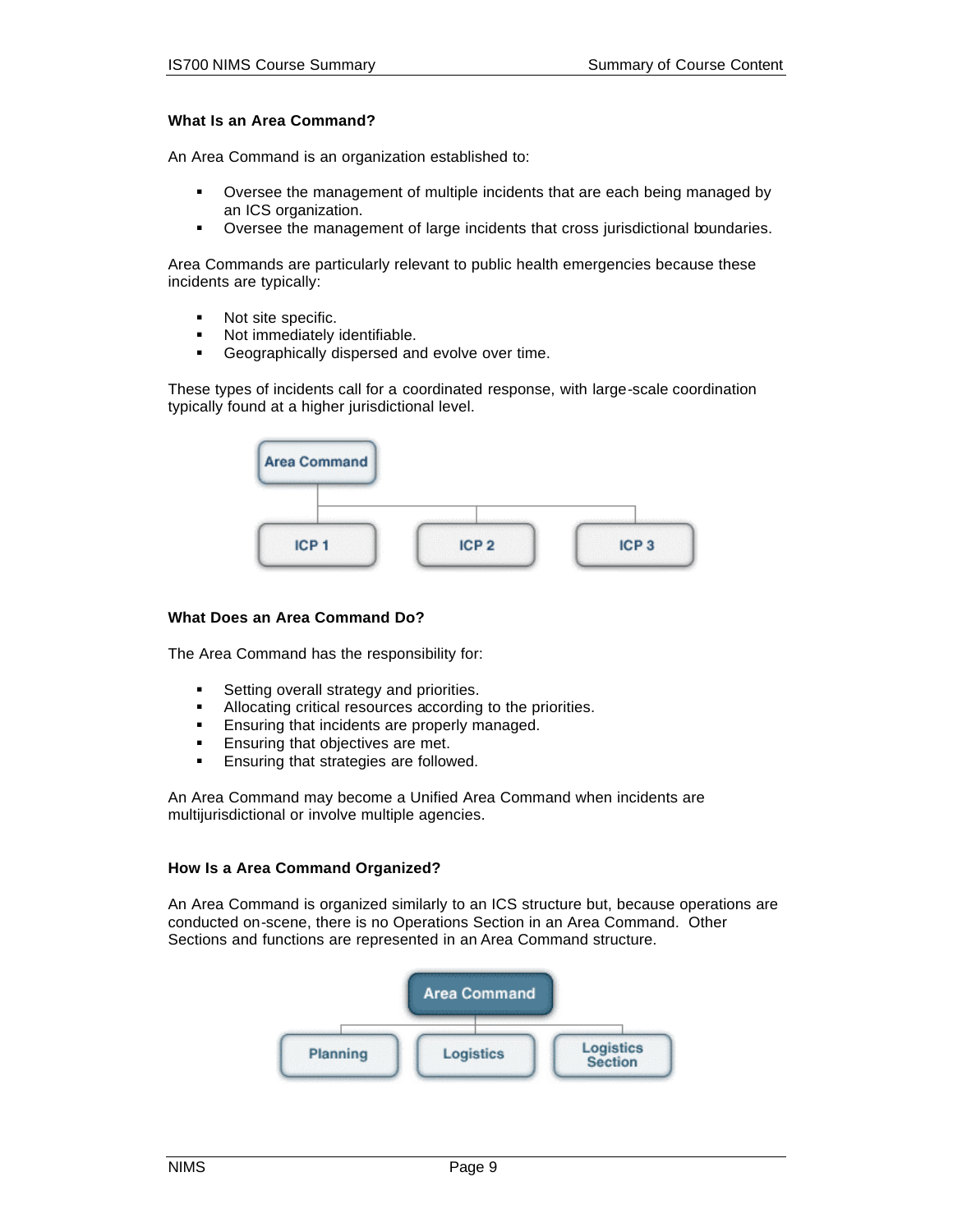# **Mutiagency Coordination Systems**

On large or wide-scale emergencies that require higher-level resource management or information management, a Multiagency Coordination System may be required.

# **What Are Multiagency Coordination Systems?**

Multiagency Coordination Systems are a combination of resources that are integrated into a common framework for coordinating and supporting domestic incident management activities. These resources may include:

- **Facilities.**
- **Equipment.**
- **Personnel.**
- **•** Procedures.
- ß Communications.

# **What Do Multiagency Coordination Systems Do?**

The primary functions of Multiagency Coordination Systems are to:

- **Support incident management policies and priorities.**
- **Facilitate logistics support and resource tracking.**
- **Make resource allocation decisions based on incident management priorities.**
- **•** Coordinate incident-related information.
- ß Coordinate interagency and intergovernmental issues regarding incident management policies, priorities, and strategies.

Direct tactical and operational responsibility for the conduct of incident management activities rests with the on-scene Incident Commander.

# **Multiagency Coordination System Elements**

Multiagency Coordination Systems include Emergency Operations Centers (EOCs) and, in certain multijurisdictional or complex incidents, Multiagency Coordination Entities.

- **EOCs** are the locations from which the coordination of information and resources to support incident activities takes place. EOCs are typically established by the emergency management agency at the local and State levels.
- **Multiagency Coordination Entities** typically consist of principals from organizations with direct incident management responsibilities or with significant incident management support or resource responsibilities. These entities may be used to facilitate incident management and policy coordination.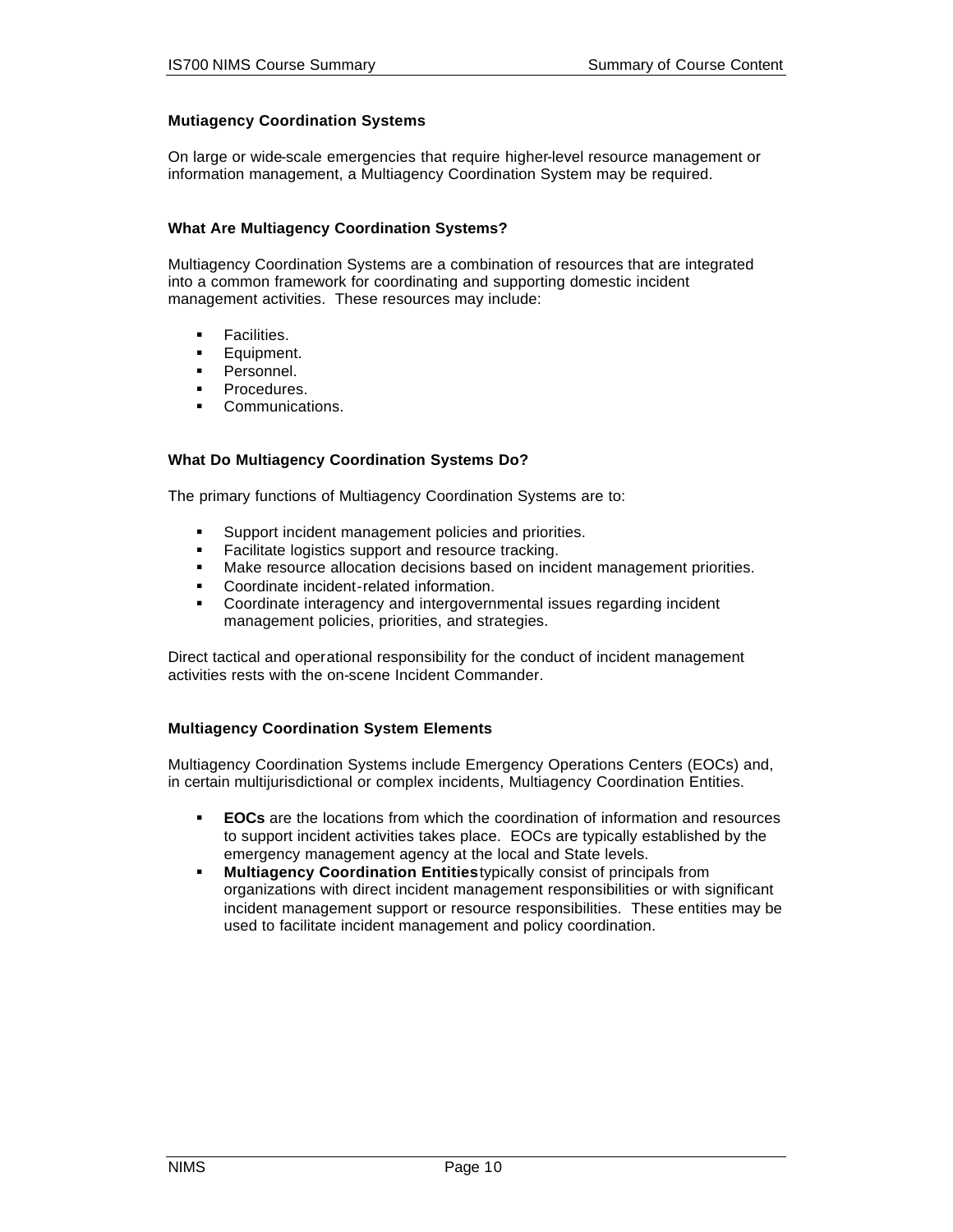# **Emergency Operations Centers**

EOC organization and staffing is flexible, but should include:

- **•** Coordination.
- Communications.
- Resource dispatching and tracking.
- **Information collection, analysis, and dissemination.**

EOCs may also support multiagency coordination and joint information activities.

EOCs may be staffed by personnel representing multiple jurisdictions and functional disciplines. The size, staffing, and equipment at an EOC will depend on the size of the jurisdiction, the resources available, and the anticipated incident needs.



# **Multiagency Coordination Entity Incident Responsibilities**

Regardless of their form or structure, Multiagency Coordination Entities are responsible for:

- **Ensuring that each involved agency is providing situation and resource status** information.
- **Establishing priorities between incidents and/or Area Commands in concert with** the Incident Command or Unified Command.
- **EXED Acquiring and allocating resources required by incident management personnel.**
- ß Coordinating and identifying future resource requirements.
- Coordinating and resolving policy issues.
- **•** Providing strategic coordination.

# **Multiagency Coordination Entity Postincident Responsibilities**

Following incidents, Multiagency Coordination Entities are typically responsible for ensuring that revisions are acted upon. Revisions may be made to:

- **Plans.**
- **•** Procedures.
- **Communications.**
- **Staffing.**
- Other capabilities necessary for improved incident management.

These revisions are based on lessons learned from the incident. They should be coordinated with the emergency planning team in the jurisdiction and with mutual aid partners.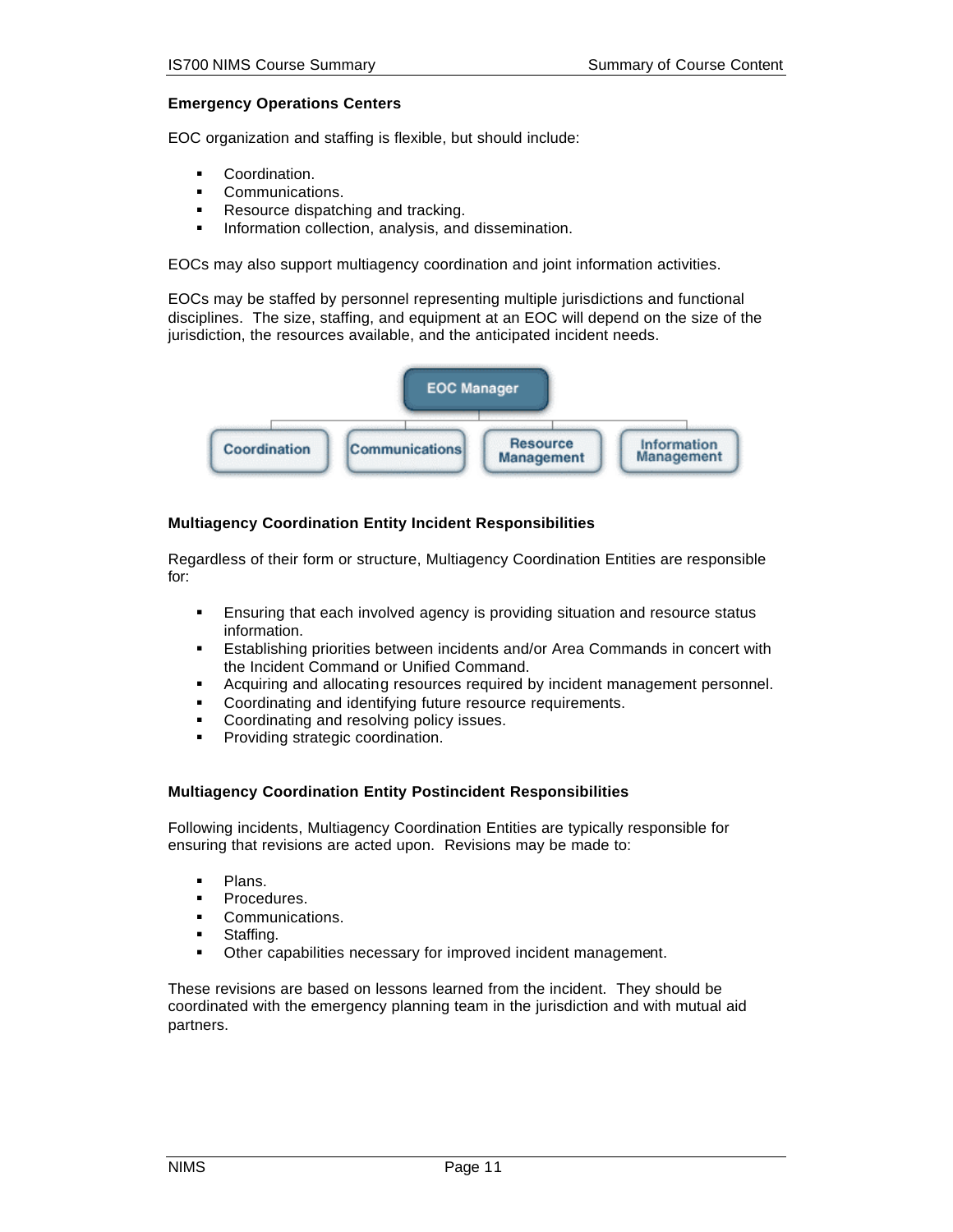# **Lesson 4: Public Information**

## **Lesson Overview**

Because public information is critical to domestic incident management, it is imperative to establish Public Information Systems and protocols for communicating timely and accurate information to the public during emergency situations. This lesson describes the principles needed to support effective emergency Public Information Systems.

The Public Information lesson introduces you to the Public Information Systems required by NIMS.

# **Public Information During Domestic Incidents**

Under ICS, the PIO is a key member of the command staff. The PIO advises the Incident Command on all public information matters related to the management of the incident, including media and public inquiries, emergency public information and warnings, rumor monitoring and control, media monitoring, and other functions required to coordinate, clear with proper authorities, and disseminate accurate and timely information related to the incident.

The PIO establishes and operates within the parameters established for the Joint Information System—or JIS.

The JIS provides an organized, integrated, and coordinated mechanism for providing information to the public during an emergency.

The JIS includes plans, protocols, and structures used to provide information to the public. It encompasses all public information related to the incident.

Key elements of a JIS include interagency coordination and integration, developing and delivering coordinated messages, and support for decisionmakers.

The PIO, using the JIS, ensures that decisionmakers—and the public—are fully informed throughout a domestic incident response.

# **Coordination of Public Information**

During emergencies, the public may receive information from a variety of sources. Part of the PIO's job is ensuring that the information that the public receives is accurate, coordinated, timely, and easy to understand.

One way to ensure the coordination of public information is by establishing a Joint Information Center (JIC). Using the JIC as a central location, information can be coordinated and integrated across jurisdictions and agencies, and among all government partners, the private sector, and nongovernmental agencies.

# **The JIC**

A JIC is the physical location where public information staff involved in incident management activities can collocate to perform critical emergency information, crisis communications, and public affairs functions.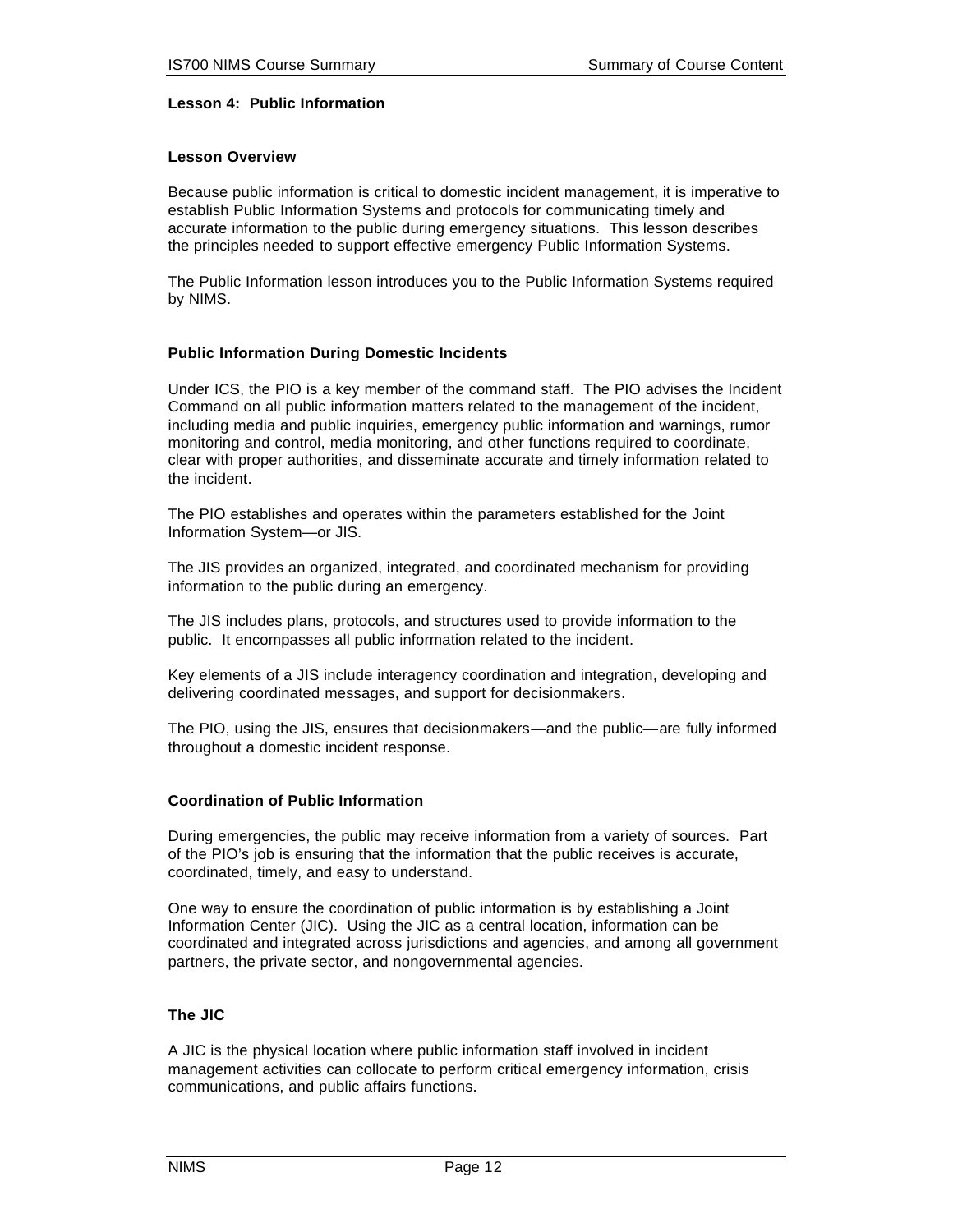JICs provide the organizational structure for coordinating and disseminating official information.

# **Organizations Retain Their Independence**

Incident Commanders and Multiagency Coordination Entities are responsible for establishing and overseeing JICs, including processes for coordinating and clearing public communications. In the case of a Unified Command, those contributing to joint public information management do not lose their individual identities or responsibilities. Rather, each entity contributes to the overall unified message.

# **Levels of JICs**

JICs may be established at various levels of government. All JICs must communicate and coordinate with each other on an ongoing basis using established JIS protocols. When multiple JICs are established, information must be coordinated among them to ensure that a consistent message is disseminated to the public.



# **JIC Characteristics**

JICs have several characteristics in common:

- **The JIC includes representatives of all players in managing the response.** This may include jurisdictions, agencies, private entities, and nongovernmental organizations.
- **Each JIC must have procedures and protocols for communicating and** coordinating effectively with other JICs, and with the appropriate components of the ICS organization.

A single JIC location is preferable, but the JIS should be flexible enough to accommodate multiple JICs when the circumstances of the incident require.

# **JIC Organization**

A typical JIC organization is shown below.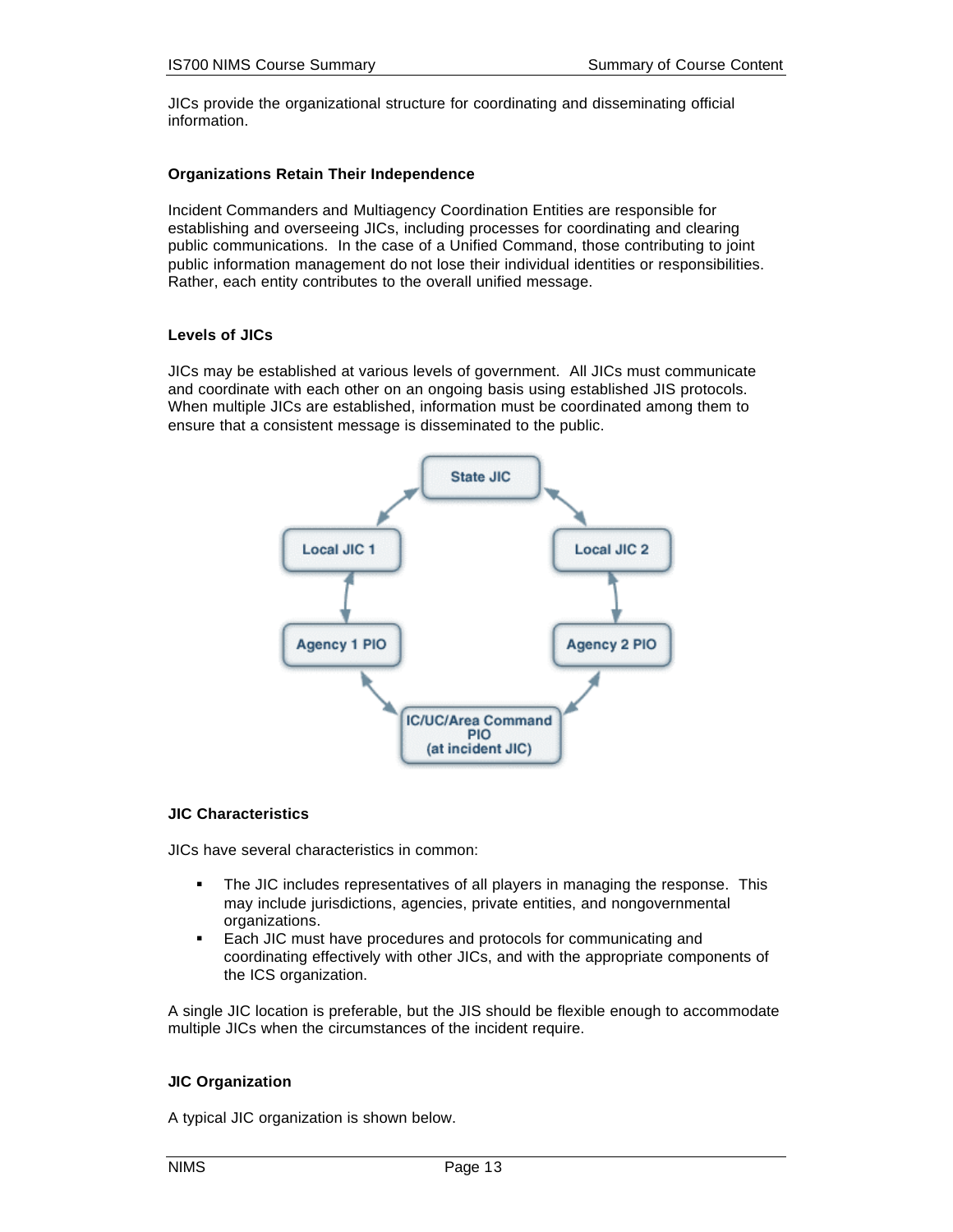

Additional functions may be added as necessary to meet the public information needs of the incident.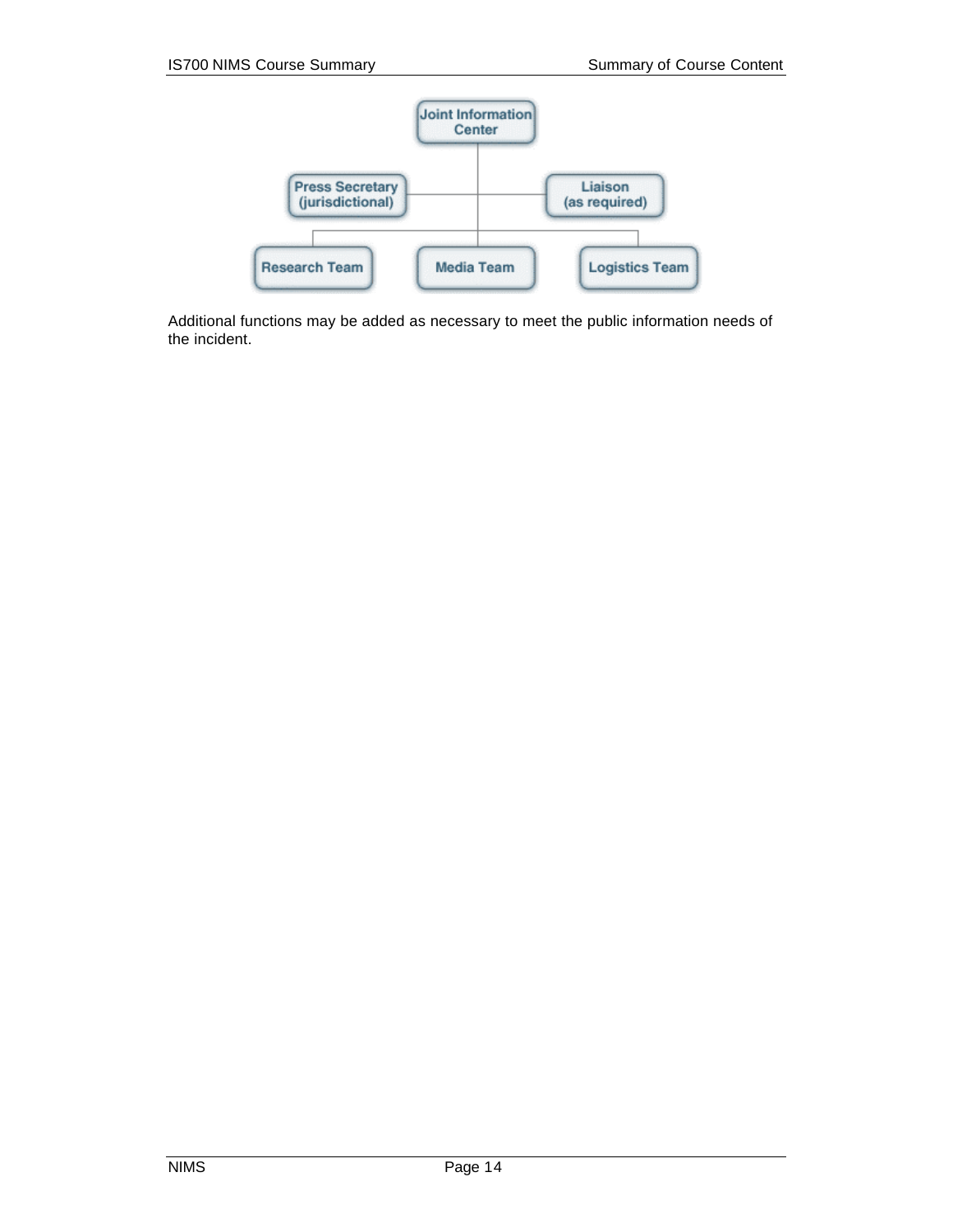# **Lesson 5: Preparedness**

### **Lesson Overview**

Preparedness is a key phase of the emergency management cycle. Through preparedness, jurisdictions take actions to prevent, mitigate, respond to, and recover from emergencies.

This lesson covers preparedness measures that are required under NIMS. At the end of this lesson, you should be able to identify the ways in which NIMS affects how your jurisdiction prepares for incidents and events.

## **What Is Preparedness?**

Preparedness is critical to emergency management. Preparedness involves all of the actions required to establish and sustain the level of capability necessary to execute a wide range of incident management operations.

Preparedness is implemented through a continual cycle of planning, training and equipping, exercising, and evaluating and taking action to correct and mitigate.

A major objective of preparedness is to ensure mission integration and interoperability in response to emergent crises across functional and jurisdictional lines.

Preparedness also includes efforts to coordinate between public and private organizations. Preparedness is the responsibility of individual jurisdictions, which coordinate their activities among all preparedness stakeholders. Each level of government is responsible for its preparedness.

NIMS provides tools to help ensure and enhance preparedness. These tools include:

- **•** Preparedness organizations and programs that provide or establish processes for planning, training, and exercising
- **•** Personnel qualification and certification
- **Equipment certification**
- ß Mutual aid
- **•** Publication management

National-level preparedness standards related to NIMS will be maintained and managed through a multijurisdictional, multidiscipline center, using a collaborative process at the NIMS Integration Center.

Using NIMS as a basis, all preparedness stakeholders will be able to attain and sustain the level of readiness necessary to respond to the range of domestic incidents facing America today.

# **Preparedness Organizations**

Preparedness organizations represent a wide variety of committees, planning groups, and other organizations. These organizations meet regularly to coordinate and focus preparedness activities. The needs of the jurisdiction will dictate how frequently the organizations must meet and how they are structured.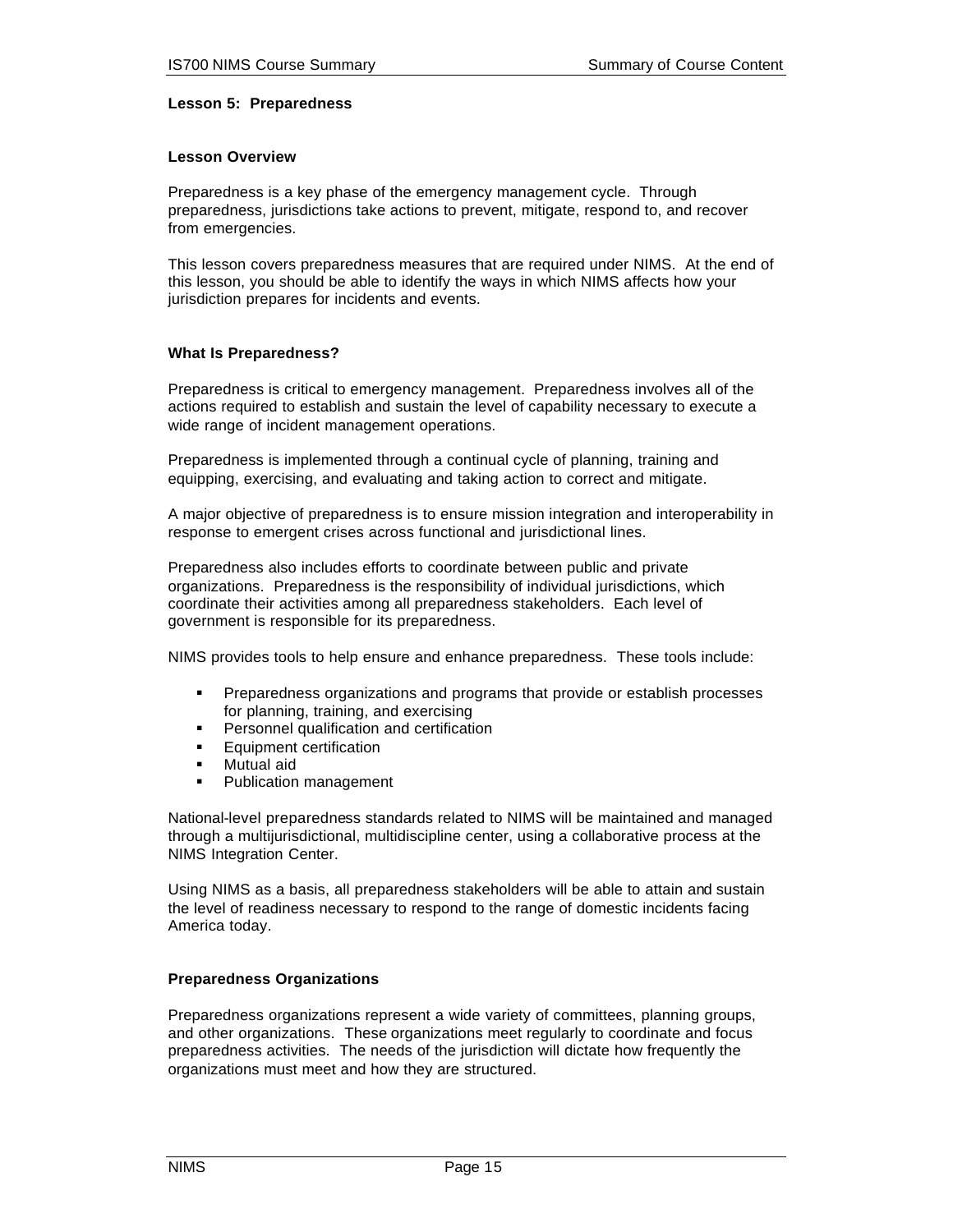# **Responsibilities of Preparedness Organizations**

Preparedness organizations at all levels should follow NIMS standards and undertake the following tasks:

- **Establishing and coordinating emergency plans and protocols**
- Integrating and coordinating the activities and jurisdictions within their purview<br>Establishing quidelines and protocols to promote interoperability among
- ß Establishing guidelines and protocols to promote interoperability among jurisdictions and agencies
- Adopting guidelines and protocols for resource management
- **E** Establishing priorities for resources and other response requirements
- **Establishing and maintaining multiagency coordination mechanisms**

# **Preparedness Planning**

Preparedness plans describe how personnel, equipment, and other governmental and nongovernmental resources will be used to support incident management requirements. These plans represent the operational core of preparedness and provide mechanisms for:

- **Setting priorities.**
- **Integrating multiple entities and functions.**
- **Establishing collaborative relationships.**
- **Ensuring that communications and other systems support the complete spectrum** of incident management activities.

# **Types of Plans**

Jurisdictions must develop several types of plans, including:

- **Emergency Operations Plans (EOPs)**, which describe how the jurisdiction will respond to emergencies.
- **Procedures**, which may include overviews, standard operating procedures, field operations guides, job aids, or other critical information needed for a response.
- **Preparedness Plans**, which describe how training needs will be identified and met, how resources will be obtained through mutual aid agreements, and the facilities and equipment required for the hazards faced by the jurisdiction.
- **Corrective Action or Mitigation Plans**, which include activities required to implement procedures based on lessons learned from actual incidents or training and exercises.
- **Recovery Plans**, which describe the actions to be taken to facilitate long-term recovery.

# **Training and Exercises**

Organizations and personnel at all governmental levels and in the private sector must be trained to improve all-hazard incident management capability. These organizations and personnel must also participate in realistic exercises to improve integration and interoperability.

# **Training and Exercises and the NIMS Integration Center**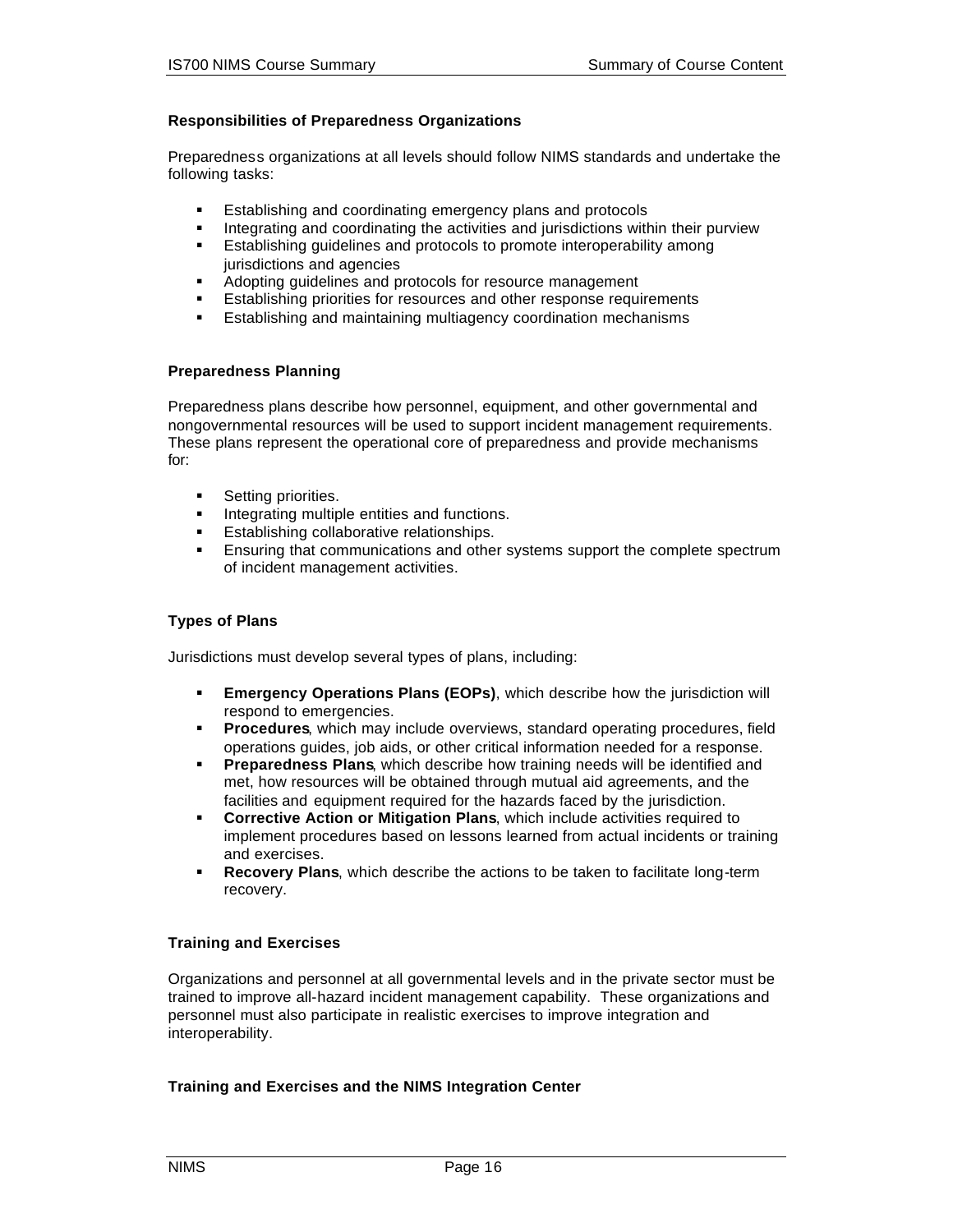To assist jurisdictions in meeting these training and exercise needs, the NIMS Integration Center will:

- ß Facilitate the development of and dissemination of national standards, guidelines, and protocols for incident management training.
- **Facilitate the use of modeling and simulation in training and exercise programs.**
- ß Define general training requirements and approved training courses for all NIMS users, including instructor qualifications and course completion documentation.
- **Review and approve, with the assistance of key stakeholders, discipline-specific** training requirements and courses.

# **Personnel Qualification and Certification**

Under NIMS, preparedness is based on national standards for qualification and certification of emergency response personnel. Managed by the NIMS Integration Center, standards will help ensure that the participating agencies' and organizations' field personnel possess the minimum knowledge, skills, and experience necessary to perform activities safely and effectively.

Standards will include training, experience, credentialing, currency, and physical and medical fitness. Personnel who are certified to support interstate incidents will be required to meet national qualification and certification standards.

# **Equipment Certification**

Incident managers and emergency responders rely on various types of equipment to perform mission-essential tasks. A critical component of operational preparedness is that equipment performs to certain standards, including the capability to be interoperable with equipment used by other jurisdictions.

To facilitate national equipment certification, the NIMS Integration Center will:

- **Facilitate the development and/or publication of national equipment standards,** guidelines, and protocols.
- **•** Review and approve lists of emergency responder equipment that meet national requirements.

# **Mutual Aid Agreements and Emergency Management Assistance Compacts**

Mutual aid agreements and Emergency Management Assistance Compacts (EMACs) provide the means for one jurisdiction to provide resources or other support to another jurisdiction during an incident. To facilitate the timely delivery of assistance during incidents, jurisdictions (including States) are encouraged to enter into agreements with:

- **•** Other jurisdictions.
- ß Private-sector and nongovernmental organizations.
- ß Private organizations, such as the American Red Cross.

# **Publication Management**

The NIMS Integration Center will manage publications dealing with domestic incident management and response. Publication management will include:

The development of naming and numbering conventions.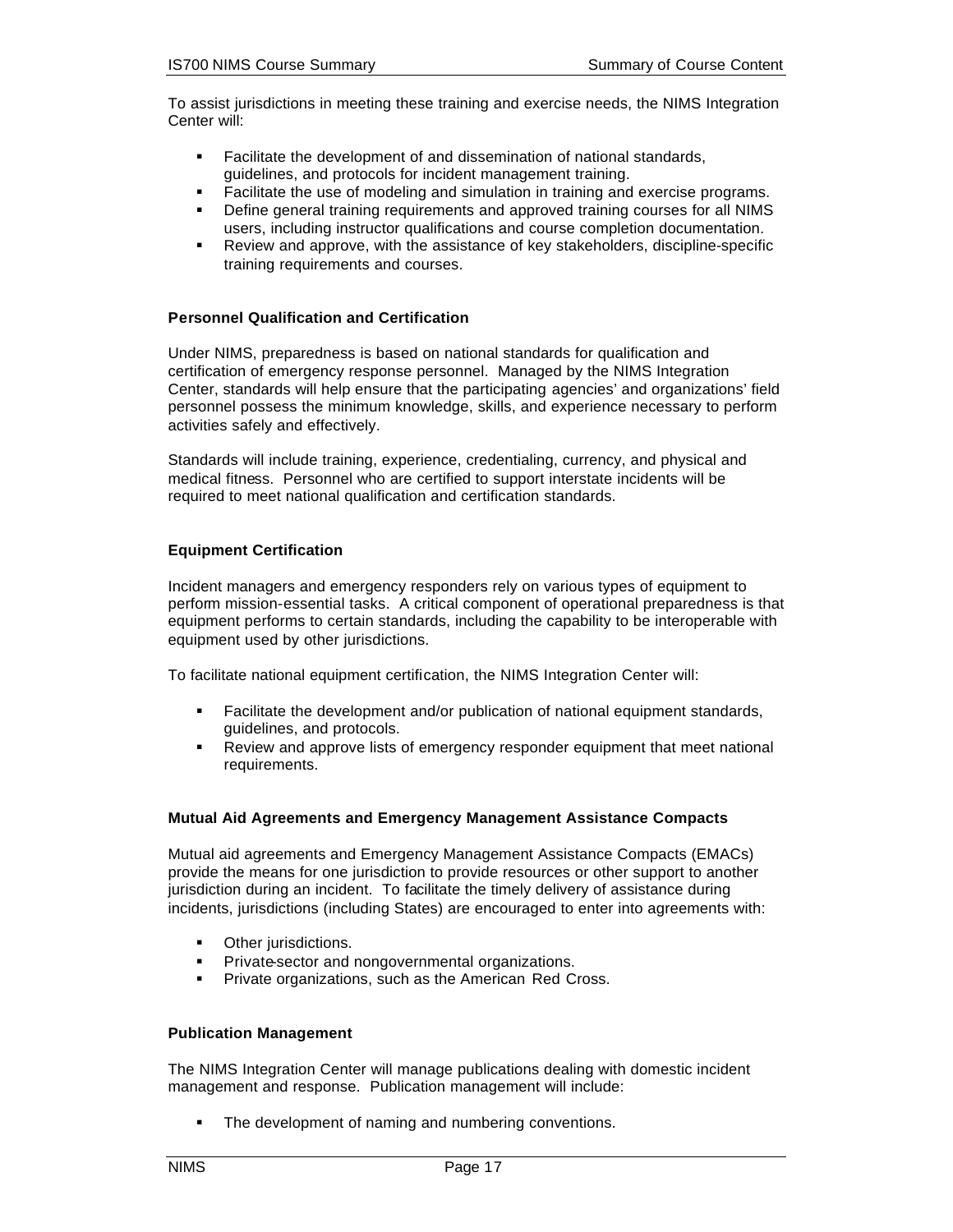- Review and certification of publications.
- **•** Methods for publications control.
- **IDENTIFICATED IS IDENT** Identification of sources and suppliers for publications and related services.
- **•** Management of publication distribution.

The NIMS Integration Center will manage a wide range of publications—from qualification information and training courses to computer programs and best practices.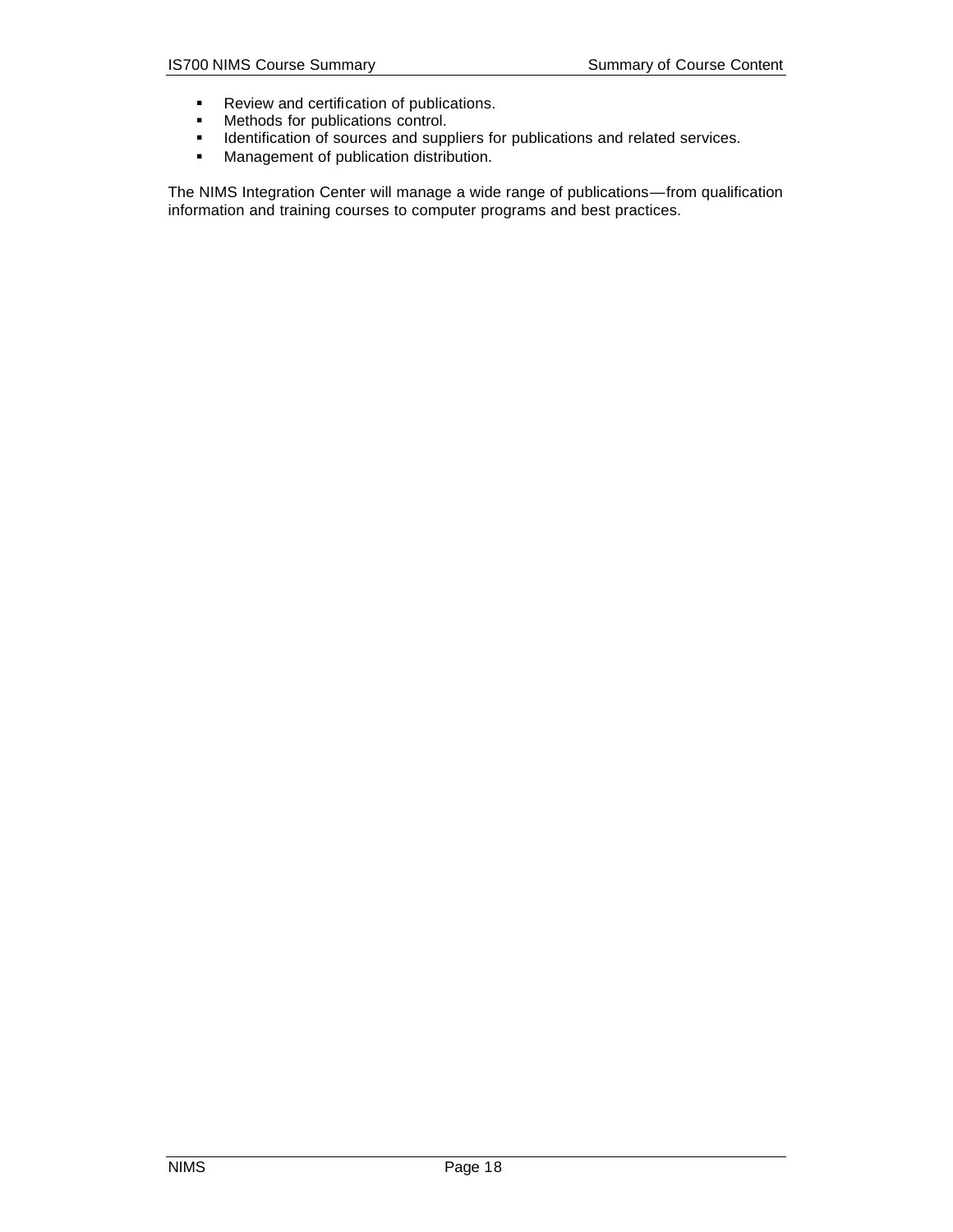### **Lesson 6: Resource Management**

### **Lesson Overview**

Resource management involves the coordination and oversight of personnel, tools, processes, and systems that provide incident managers with timely and appropriate resources during an incident. Historically, resource management has been an issue at incidents, both large and small. Resource management is an area of special attention under NIMS.

This lesson will cover requirements for resource management under NIMS. At the end of this lesson, you should be able to describe how NIMS affects the way resources are managed before, during, and after an incident.

### **What Is Resource Management?**

Resource management involves four primary tasks:

- ß Establishing systems for describing, inventorying, requesting, and tracking resources
- **EXECT** Activating those systems prior to, during, and after an incident
- ß Dispatching resources prior to, during, and after an incident
- **•** Deactivating or recalling resources during or after an incident

The basic concepts and principles that guide resource management and allow these tasks to be conducted effectively are addressed by NIMS. These concepts and principles are described on the following screens.

### **Resource Management Concepts**

Resource management under NIMS is based on:

- ß Providing a uniform method of identifying, acquiring, allocating, and tracking resources.
- Classifying kinds and types of resources required to support incident management.
- **Using a credentialing system tied to uniform training and certification standards.**
- ß Incorporating resources contributed by private sector and nongovernmental organizations.

### **Resource Management Principles**

Five key principles underlie effective resource management:

- 1. **Advance planning:** Preparedness organizations working together before an incident to develop plans for managing and using resources
- 2. **Resource identification and ordering:** Using standard processes and methods to identify, order, mobilize, dispatch, and track resources
- 3. **Resource categorization:** Categorizing by size, capacity, capability, skill, or other characteristics to make resource ordering and dispatch more efficient
- 4. **Use of agreements:** Developing preincident agreements for providing or requesting resources
- 5. **Effective management:** Using validated practices to perform key resource management tasks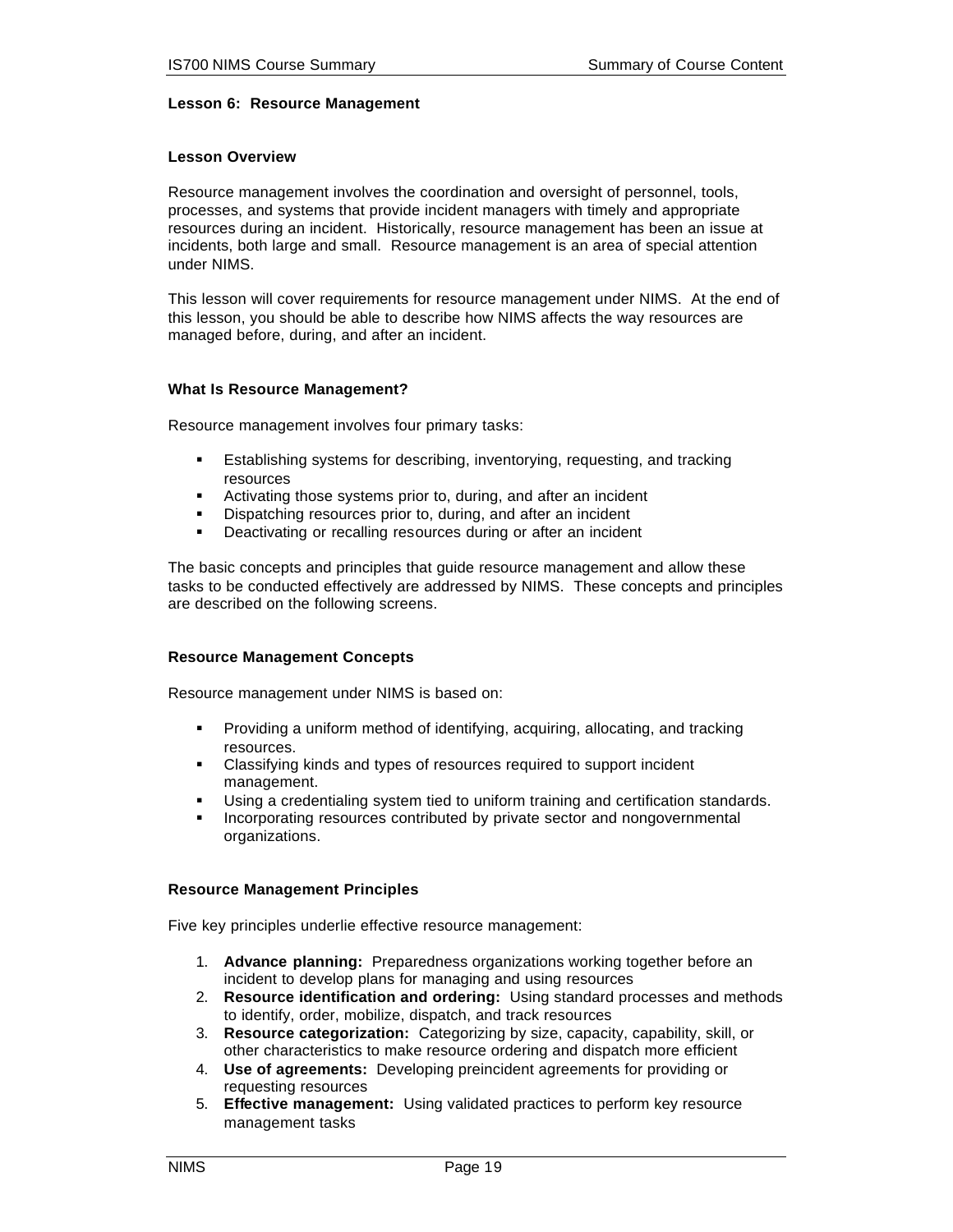# **Managing Resources**

Resource management involves the coordination and oversight of tools, processes, and systems that provide Incident Commanders with the resources that they need during an incident.

To assist local managers, NIMS includes standard procedures, methods, and functions in its resource management processes.

By following the standards established by NIMS, resource managers are able to identify, order, mobilize, dispatch, and track resources more efficiently.

Resource "typing" involves categorizing resources by capability based on measurable standards of capability and performance—for example, a 500-kilowatt generator.

Resource typing defines more precisely the resource capabilities needed to meet specific requirements—and is designed to be as simple as possible to facilitate frequent use and accuracy in obtaining resources.

Certification and credentialing help ensure that all personnel possess a minimum level of training, experience, physical and medical fitness, or capability for the position they are tasked to fill. NIMS also ensures that training material is current.

Resource managers use various resource inventory systems to assess the availability of assets provided by public, private, and volunteer organizations.

And resource managers identify, refine, and validate resource requirements throughout the incident using a process to identify:

- What and how much are needed.
- Where and when it is needed.
- Who will be receiving it.

Because resource requirements and availability will change as the incident evolves, all entities must coordinate closely beginning at the earliest possible point in the incident.

Requests for items that the Incident Commander cannot obtain locally must be submitted through the EOC or Multiagency Coordination Entity using standardized resourceordering procedures.

Resource managers use established procedures to track resources continuously from mobilization through demobilization.

Resource tracking and mobilization are directly linked. When resources arrive on-scene, they must check in to start on-scene in-processing and validate the order requirements.

Managers should plan for demobilization at the same time that they begin the mobilization process. Early planning for demobilization facilitates accountability and makes transportation of resources as efficient as possible.

Recovery involves the final disposition of all resources. During recovery, resources are rehabilitated, replenished, disposed of, or retrograded.

Reimbursement provides a mechanism for funding critical needs that arise from incidentspecific activities. Processes and procedures must be in place to ensure that resource providers are reimbursed in a timely manner.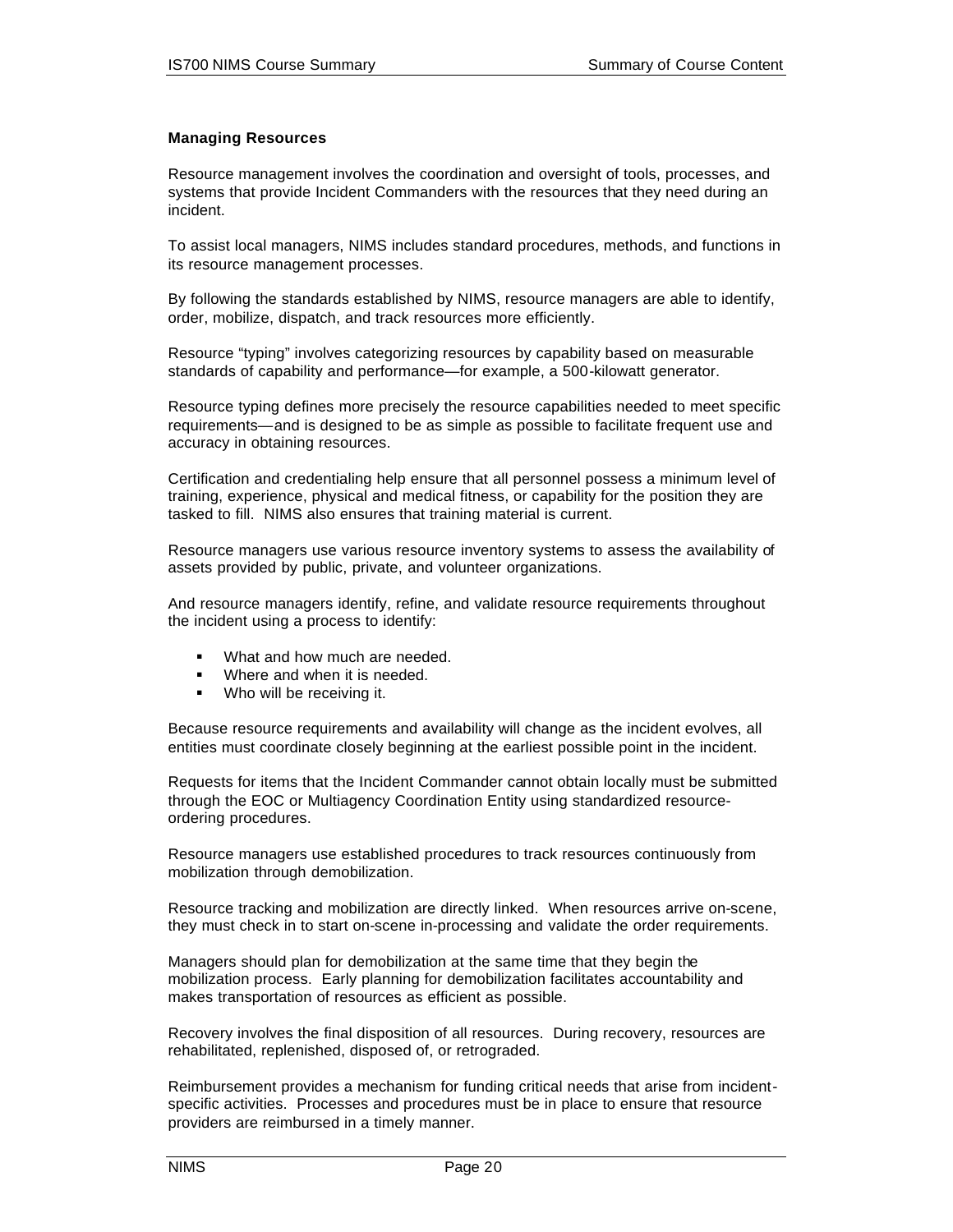Together, each of these resource management processes create an integrated, efficient resource management system.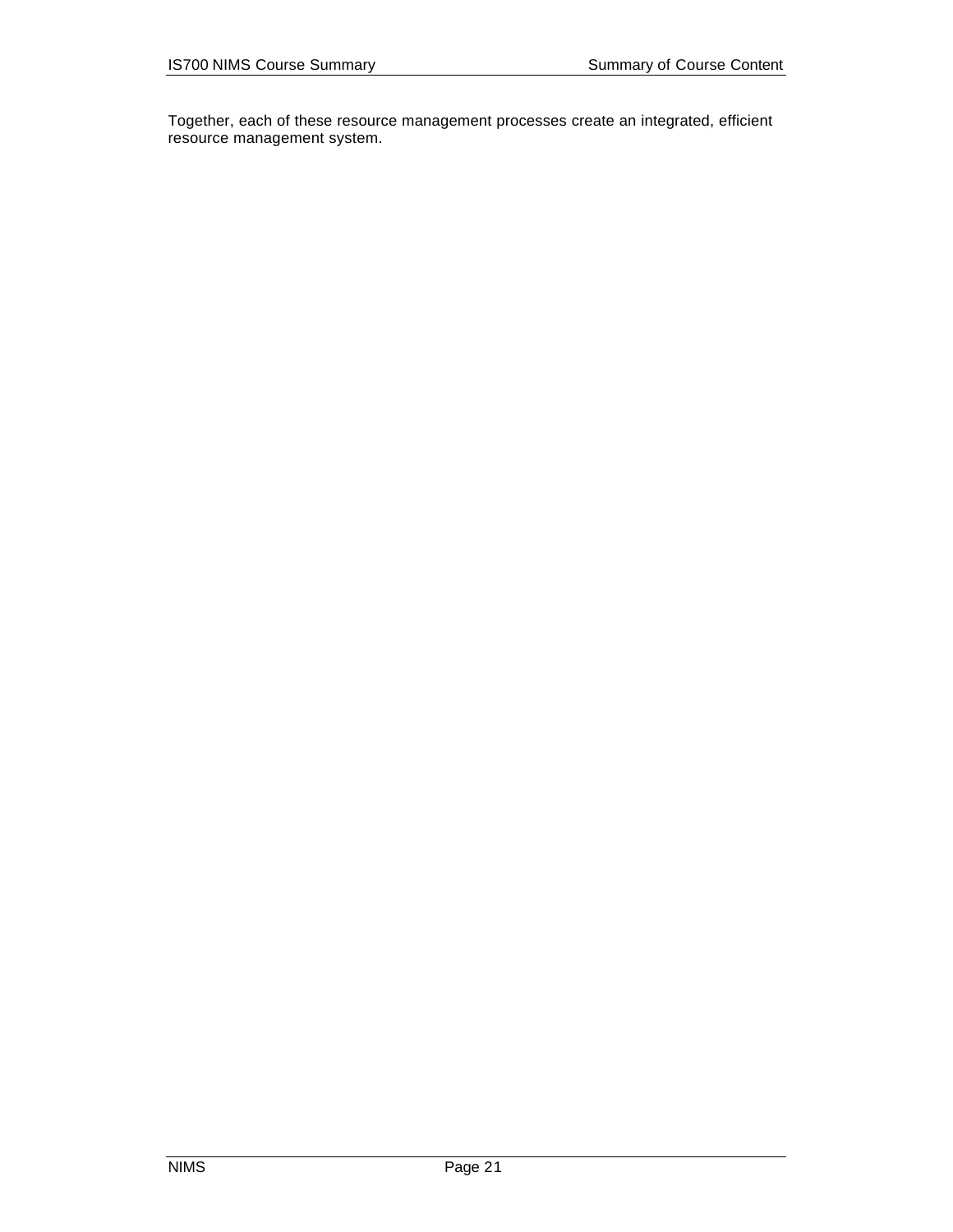# **Lesson 7: Communications, Information Management, and Supporting Technology**

## **Lesson Overview**

Effective communications, information management, and supporting technology are critical aspects of domestic incident management. This lesson will cover the ways in which NIMS supports these areas. At the end of this lesson, you should be able to:

- **BEDE 2018 INCO and SET ADEOS COMMON COMMUNICATION And Information** management standards.
- **Explain how NIMS will influence technology and technological systems required** for emergency response.
- **•** Describe the purpose of the NIMS Integration Center.

## **Concepts and Principles**

NIMS standards for communications, information management, and supporting technology are based on several concepts and principles. These concepts and principles are described on the following screens.

## **Communications and Information Management Principles**

Communications and information management under NIMS are based on the following concepts and principles:

- ß **A common operating picture that is accessible across jurisdictions and agencies is necessary.** A common operating picture helps to ensure consistency at all levels, among all who respond to or manage incident response.
- **EXECOMMON COMMUNICATIONS AND data standards are fundamental.** Effective communications, both within and outside the incident response structure, are enhanced by adherence to standards.

# **Principles of Supporting Technologies**

NIMS will leverage science and technology to improve capabilities at a lower cost. To accomplish this, NIMS will base its supporting technology standards on five key principles:

- **1. Interoperability and compatibility.** Systems must be able to work together.
- **2. Technology support.** All organizations using NIMS will be able to enhance all aspects of incident management and emergency response.
- **3. Technology standards.** National standards will facilitate interoperability and compatibility of major systems.
- **4. Broad-based requirements.** NIMS provides a mechanism for aggregating and prioritizing new technologies, procedures, protocols, and standards.
- **5. Strategic planning and R&D.** The NIMS Integration Center will coordinate with DHS to create a national R&D agenda.

# **Managing Communications and Information**

NIMS communications and information systems enable the essential functions needed to provide a common operating picture and interoperability for: